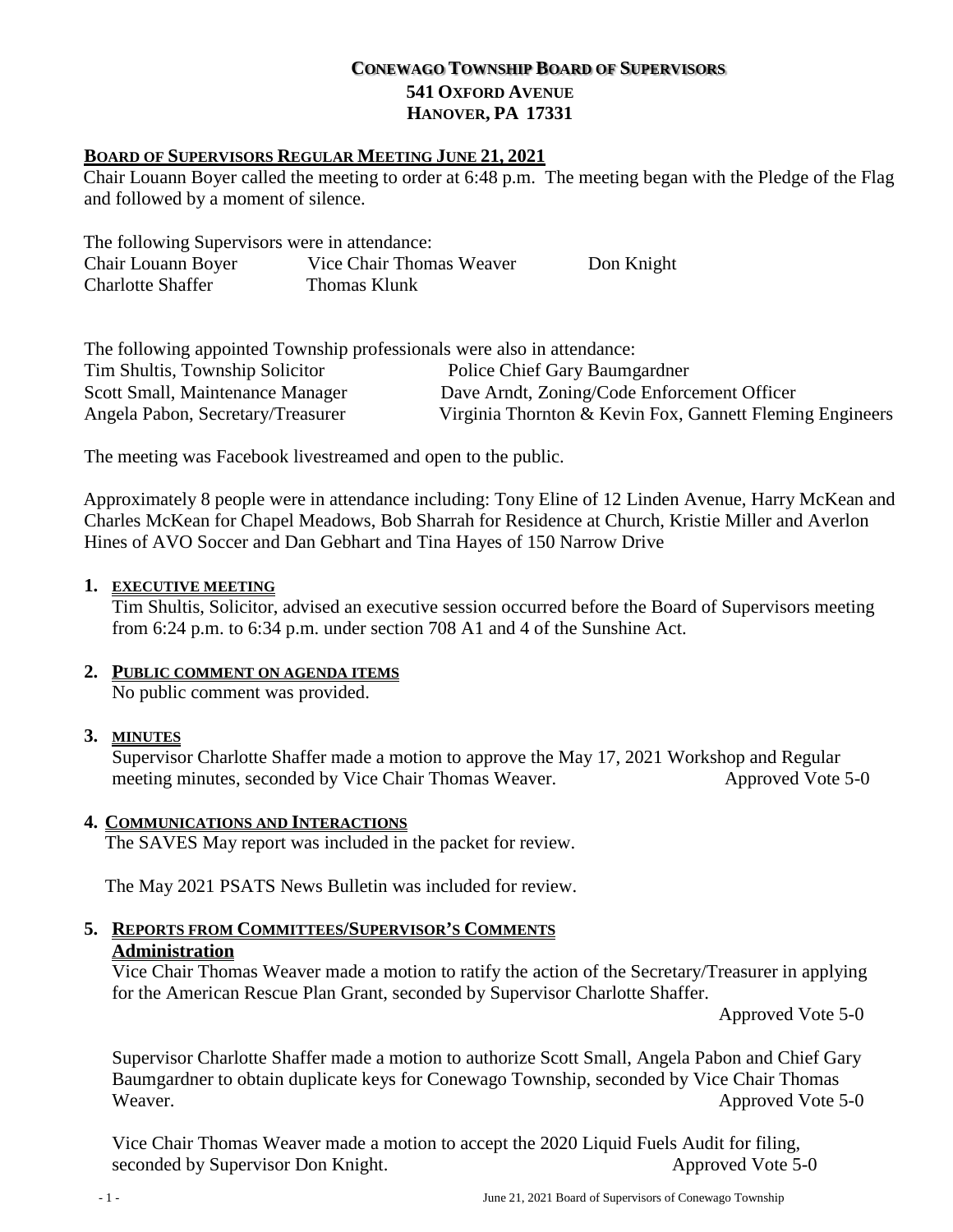Chair Louann Boyer advised a notification for an arbitration date has been received.

Vice Chair Thomas Weaver advised two meetings have taken place regarding police negotiations and another meeting is scheduled with the Union for the end of June.

Supervisor Charlotte Shaffer asked that the Board address the continuance of livestreaming meetings. Discussion occurred.

Supervisor Don Knight made a motion to approve continuing hybrid meetings, seconded by Supervisor Thomas Klunk.

Time for public comment was offered. Discussion occurred Approved Vote 5-0

#### **STORMWATER**

Discussion occurred regarding the 2<sup>nd</sup> half of 2021 Stormwater billing.

Virginia Thornton, Gannett Fleming Engineer, advised Section 76-41 of the Township code states that "the fee per ERU utilized by the Township shall be reassessed from time to time by resolution of the Township Board of Supervisors."

She advised that engineering strongly recommends that any changes to the Township's stormwater fee per ERU be based on a documented change in the program of stormwater services funded by the user fee. Also, the Township should document either the reduction of stormwater management services provided by the Township or how funds no longer collected by the Stormwater fee will be replaced by a different funding source so that the Township can provide Stormwater management services at current levels.

Vice Chair Thomas Weaver discussed Stormwater Maintenance with regards to public runoff through pipes on private property.

The Board advised staff to order billing cards for Stormwater.

Discussion occurred regarding past due accounts that received lien warning letters and have set-up payment plans but default on them. Tim Shultis, Solicitor advised the lien process would continue if the payment plan was defaulted.

Discussion occurred regarding stormwater maintenance on private property, the Township's responsibility regarding stormwater maintenance, the stormwater fee and the level of stormwater service being provided.

Vice Chair Thomas Weaver requested that the board allow the Engineer to conduct an analysis to assess the level of service specific to swales. There was no opposition expressed regarding Vice Chair Thomas Weaver's request.

# **RECREATION**

Supervisor Don Knight made a motion to establish a parks and recreation committee, seconded by Supervisor Charlotte Shaffer. Approved Vote 5-0

Supervisor Charlotte Shaffer and Chair Louann Boyer offered to be on the parks and recreation committee. Discussion occurred.

A donation check was received from Gettysburg Youth Soccer Club in the amount of \$2000.00.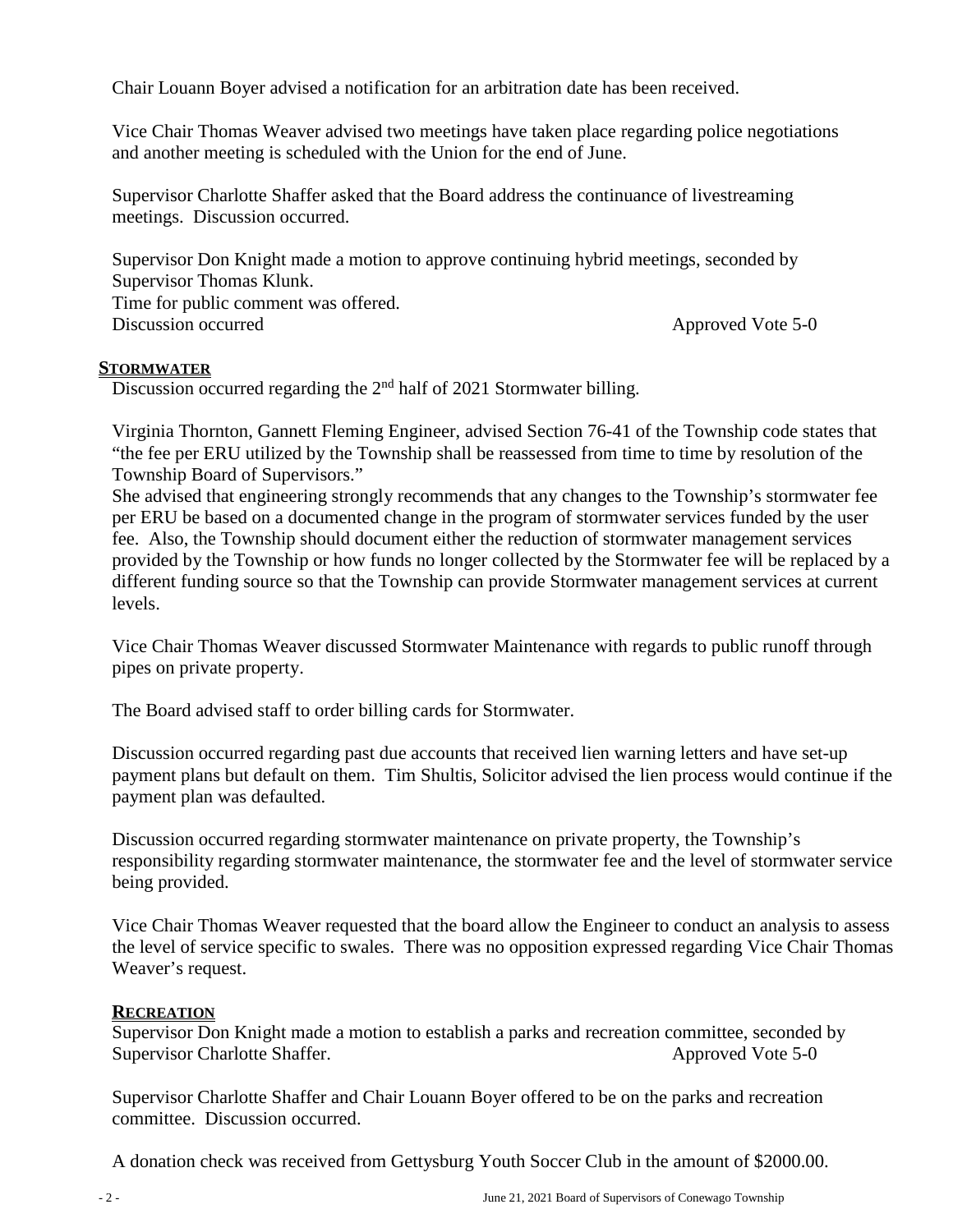Scott Small, Maintenance Manager, advised AVO attended the April meeting and provided information for the Board but no agreement was approved at that time.

Discussion occurred regarding an AVO sign being placed at Plum Creek Community Park without Board approval. Scott Small, Maintenance Manager, advised this was a miscommunication with the sign company and the sign has been removed.

Averlon Hines of AVO discussed the miscommunication with the sign, sign design and the desire to begin the program at the park. Discussion occurred.

Vice Chair Thomas Weaver made a motion to approve the AVO agreement, seconded by Supervisor Don Knight. Approved Vote 5-0

Kristie Miller and Averlon Hines of AVO Soccer Club left the meeting at 7:35 p.m.

Discussion occurred regarding New Oxford Football using the Plum Creek Park fields for summer agility clinics. While New Oxford Football and Cheer currently have an agreement, a separate agreement will be drawn up for the New Oxford Football summer agility clinics.

A request was received from Chris Bunty to use the Plum Creek Community Park for Hanover Rhinos Football practices.

Supervisor Charlotte Shaffer made a motion to reject the request from Hanover Rhinos Football for use of the Plum Creek Community Park for practices, seconded by Vice Chair Thomas Weaver. Approved Vote 5-0

# **REPORT FROM SECRETARY-TREASURER**

Supervisor Charlotte Shaffer made a motion to approve the Secretary/Treasurer's Report, seconded by Vice Chair Thomas Weaver. Approved Vote 5-0

Vice Chair Thomas Weaver made a motion to approve the bills paid/to be paid for May 15, 2021 to June 17, 2021, seconded by Supervisor Charlotte Shaffer. Approved Vote 5-0

# **6. REPORTS FROM DEPARTMENTS**

# • **Police**

The Police Department's May report and Monthly Newsletter were enclosed in the packet for review. Chief Gary Baumgardner advised the stats are online.

Supervisor Charlotte Shaffer made a motion to approve the In-Car Camera Policy, Resolution 2021-R, seconded by Supervisor Don Knight.

Discussion occurred regarding policy making, Lexipol and in-car camera use.

Approved Vote 5-0

Vice Chair Thomas Weaver made a motion to approve the Unbiased Based Policing Policy, Resolution 2021-S, seconded by Supervisor Thomas Klunk. Approved Vote 5-0

Vice Chair Thomas Weaver made a motion to approve the Prescription Medication Disposal Boxes Policy, Resolution 2021-T, seconded by Supervisor Don Knight. Approved Vote 5-0

Supervisor Charlotte Shaffer made a motion to approve the Safety Belt Policy, Resolution 2021-U, seconded by Supervisor Don Knight. Approved Vote 5-0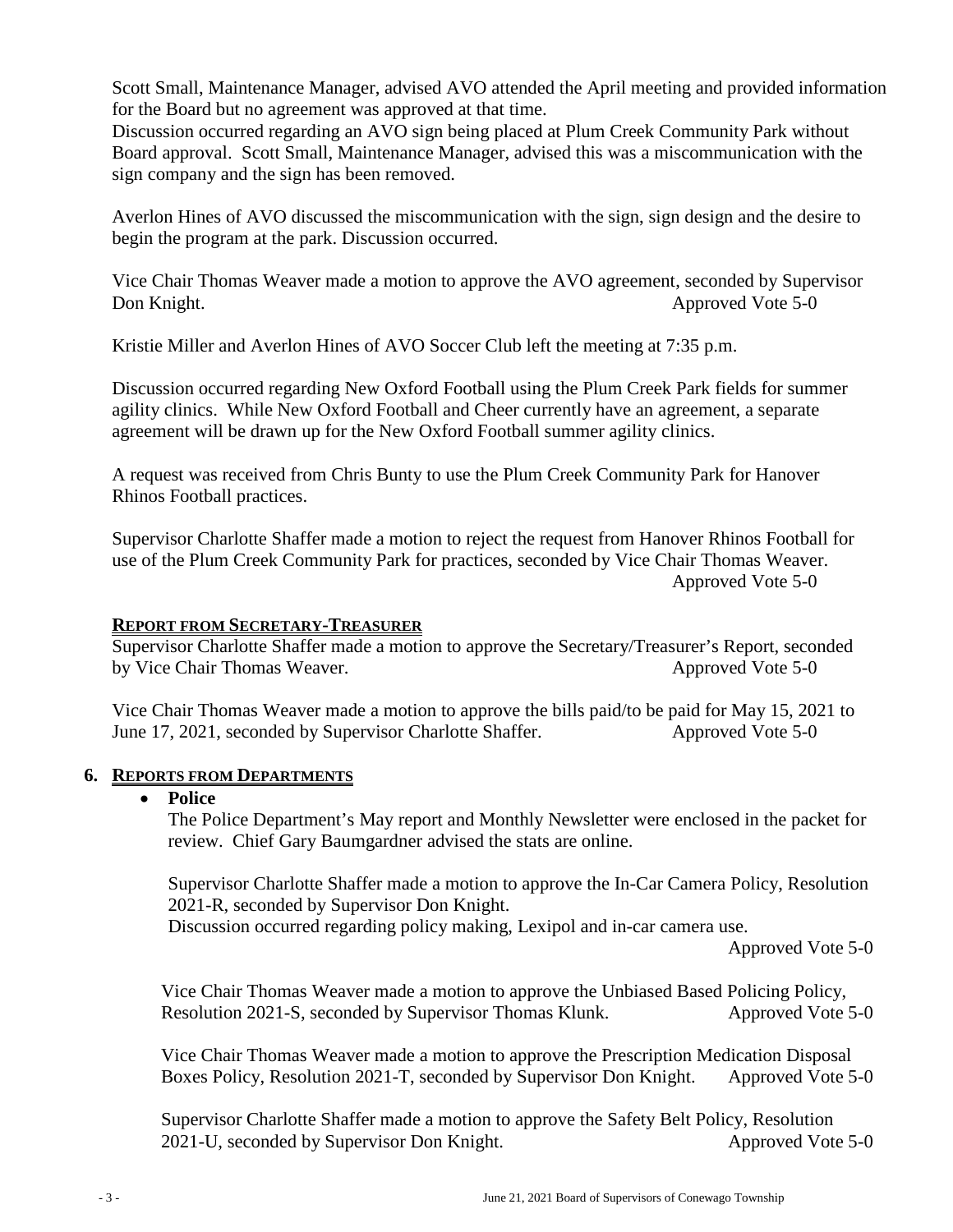Chief Gary Baumgardner advised of a correction to the agenda. The agenda should read hiring of an officer not a detective. Discussion occurred.

# • **Township Solicitor Shultis**

Tim Shultis, Solicitor, advised Ordinance 2021-C, a traffic regulation prohibiting parking on the east side of Madison Street from the intersection of Kindig Lane to Madison Street South 750 feet, was properly advertised and is ready for action.

Supervisor Charlotte Shaffer made a motion to adopt Ordinance 2021-C, seconded by Vice Chair Thomas Weaver. Approved Vote 5-0

Vice Chair Thomas Weaver made a motion to authorize the Solicitor to respond to a reimbursement request that was received under Article 31 of the Collective Bargaining Agreement, seconded by Supervisor Charlotte Shaffer. Approved Vote 5-0

# • **Maintenance Department**

The Maintenance report was included in the packet for review.

Scott Small, Maintenance Manager, advised the Board of savings the Township will be receiving on the portable toilets rentals for the parks with the current vendor. He also advised the board of the need for a fire alarm system replacement in the Municipal Building which will be included in the 2022 budget.

A request had been received from Delone Catholic High School requesting Conewago Township to street sweep their parking lot. Supervisor Charlotte Shaffer advised she believed that this request was no longer needed. She suggested contacting McSherrystown Borough.

Vice Chair Thomas Weaver made a motion to ratify the action of the Engineer in applying for an ARLE grant for Conewago Township Elementary lights, seconded by Supervisor Charlotte Shaffer.

Discussion occurred. Approved Vote 5-0

The Plum Creek Park project is underway.

The Blettner Basin project has not yet been started.

Supervisor Don Knight made a motion to extend the contract for the Blettner Basin Project by 30 days, seconded by Supervisor Thomas Klunk. Approved Vote 5-0

A preconstruction meeting was held for the 2021 street maintenance project on Thursday, July 17, 2021. During the walk-through, it was discovered that a section of Maple Drive needs completely redone. The maintenance crew would be doing the work but renting the contractors paver equipment and manpower. The blacktop could be purchased from the group bid. In addition, it was discovered during the walk-through that Sherry Drive needs spot sealing. The total additional repairs would be about a \$13,000.00 increase. This would put line item 438.000 over budget. The additional repairs are recommended by Scott Small, Maintenance Manager, and Virginia Thornton, Gannett Fleming Engineer.

Scott Small, Maintenance Manager, advised these are not change orders but additional repairs found during the walk-through.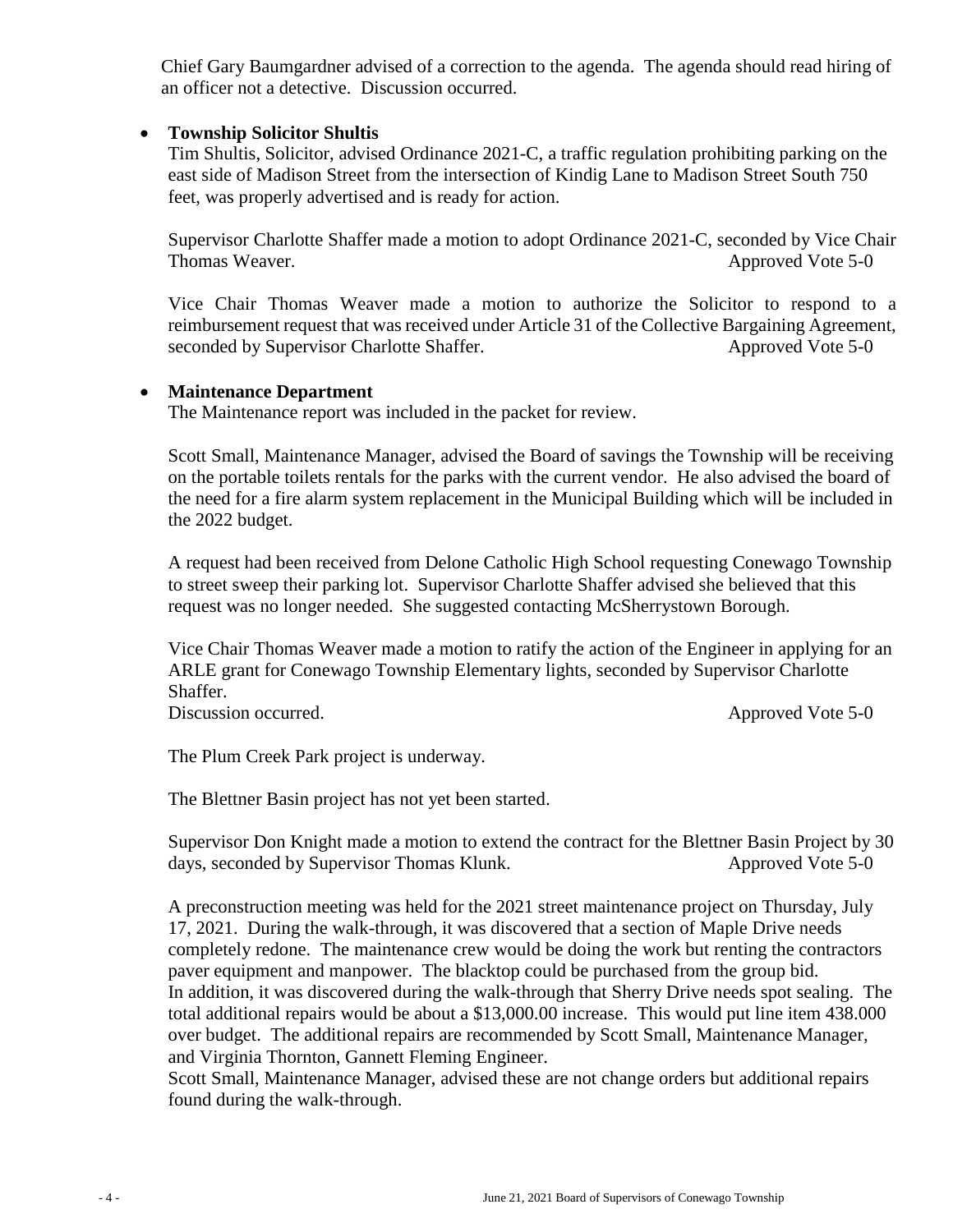Supervisor Charlotte Shaffer made a motion to approve an additional contract to redo a section of Maple Drive and an additional contract to spot seal Sherry Drive, seconded by Supervisor Thomas Klunk. Approved Vote 5-0

# **7. CODE ENFORCEMENT**

Zoning/Code Enforcement Officer, Dave Arndt, reviewed his monthly report, dated June 16, 2021.

Zoning/Code Enforcement Officer, Dave Arndt, advised the new Assistant Code Enforcement Officer has been busy with 46 warning letters being sent out.

# **8. SUBDIVISION/LAND DEVELOPMENT**

The Planning Commission draft meeting minutes for June 3, 2021 were included in the packet for review.

Bob Sharrah requested a time extension of 6 months for Residence on Church due to a delay with DEP.

Supervisor Charlotte Shaffer made a motion to approve an extension for Residence on Church until December 21, 2021, seconded by Vice Chair Thomas Weaver. Approved Vote 5-0

Zoning/Code Enforcement Officer, Dave Arndt advised he will be working on the recycling grant with Carly Forbes.

# **9. ZONING**

Dave Arndt, Zoning/Code Enforcement Officer, advised there will be no Zoning Hearing in July.

# **10. Township Engineer (Virginia Thornton, Gannett Fleming Engineer)**

Virginia Thornton, Gannett Fleming Engineer, introduced Kevin Fox of Gannett Fleming and advised he will be providing additional support to the Township.

The 2021 street maintenance project is set to be started by the end of July but the contractor is flexible based on the time it takes the Maintenance team to complete the prep work.

# **11. New Buisness**

No new business.

# **12. Old Buisness**

No old business.

# **13. Public Comment**

EJ Kay expressed concerns regarding Waste Management service and signing up for direct deposit.

Jordan Klunk commented on trash, Stormwater and allowing sports at the park.

Brian Ernst commented on upgrading old metal piping.

Austin Castelnuovo expressed concerns regarding Advanced Disposal / Waste Management service.

Nikkole Klunk commented on trash service and notification of trash delays.

Jay Jay asked if the old farmhouse at the park would be able to be rehabbed into rec office spaces. Chair Louann Boyer responded that this is something the new rec committee will discuss.